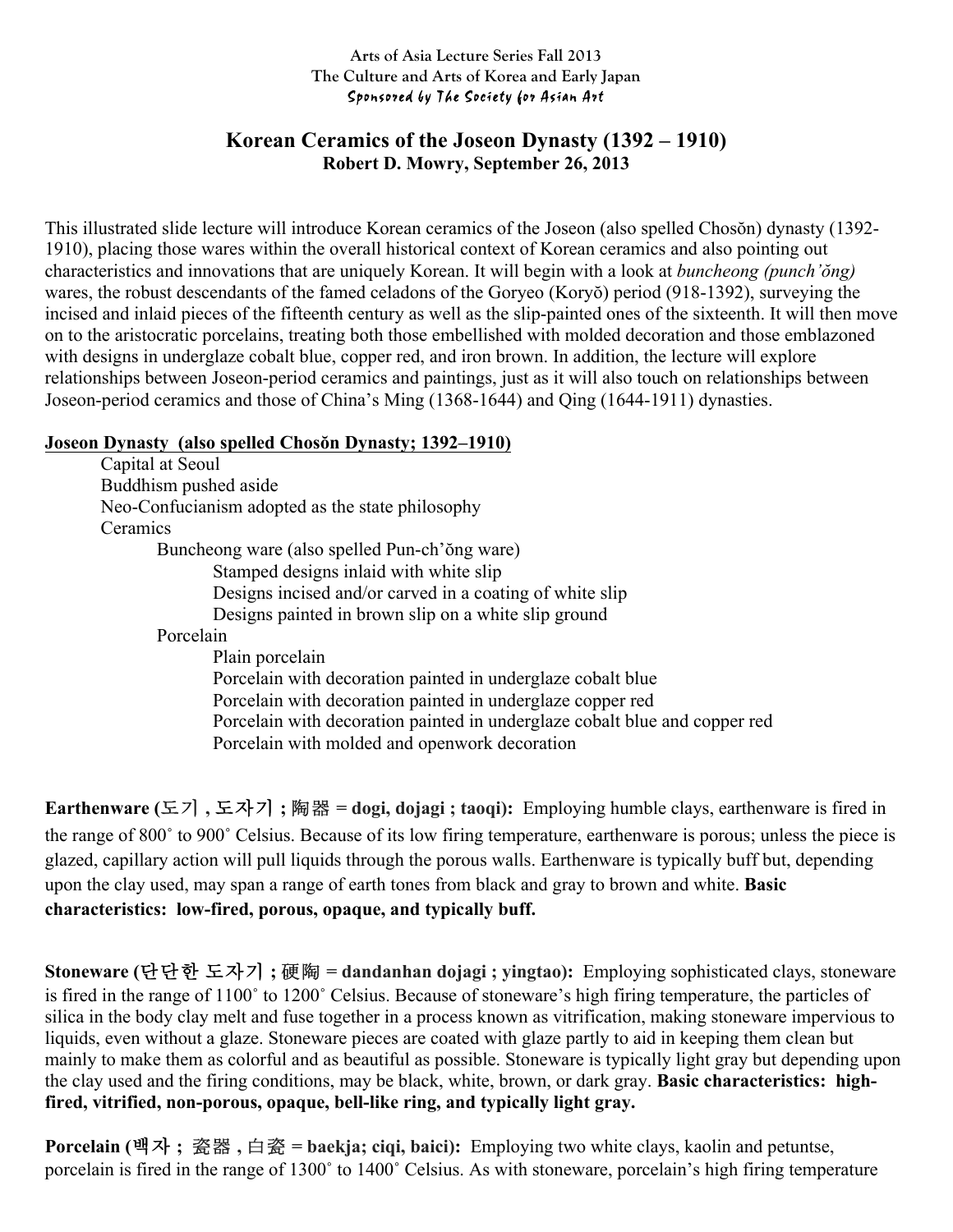results in vitrification, so that porcelain is impervious to liquids, even without a glaze. When properly prepared, mixed, and fired, kaolin and petuntse give rise to a fine-grained, white ceramic ware that is translucent, due to the high silica content. **Basic characteristics: high-fired, vitrified, non-porous, white, bell-like ring, and translucent.** 

**Celadon (**청자 **;** 青瓷 **= cheongja; qingci):** A celadon glaze is a high-fired, transparent, pale bluish green—or sometimes pale grayish blue—glaze that is typically applied over a light gray stoneware body. The characteristic bluish green color results from a small amount of iron oxide in the glaze. The Chinese term for celadon is *qingci* 青瓷﹐which is pronounced *cheongja* in Korean. The first character in the compound, 青 *(qing* in Chinese; *cheong* in Korean), means "pale bluish green" and refers to the color of the glaze; the second character, 瓷 *(ci* in Chinese; *ja* in Korean) means "high-fired ceramic ware" and refers to the underlying stoneware body.

The word "celadon" came into English from the French. It first appeared in France in the seventeenth century as the name of the shepherd, Celadon, in the pastoral romance novel *l'Astrée* by Honoré d'Urfé (1568–1625). Because Celadon wore sage green ribbons, his name became associated with the color. (d'Urfé, in turn, borrowed his character from Ovid's *Metamorphoses.)* 

**Buncheong (Pun-ch'ŏng =** 분청 **;** 粉靑 **= Chinese = fenqing):** A descendant of Goryeo celadon ware, buncheong ware—which is sometimes also termed buncheong sagi **(**분청사기 **;** 粉靑沙器 = Chinese = fenqing shaqi)—boasts decoration created through the use of slip inlaid into or applied over a gray stoneware body and covered by a thin, lightly hued celadon glaze. The stoneware body is similar to that of Goryeo celadon ware, just as the glaze is also closely related; however, because the glaze of buncheong ware is lighter in hue and more thinly applied than that of celadon ware, buncheong ware typically appears gray rather than bluish green. In the fifteenthcentury wares, white slip was typically inlaid into designs stamped into the stoneware body; alternatively, the stoneware might be entirely covered with white slip into which designs were incised or carved. In the sixteenth century, designs were typically painted in brown slip on a white slip ground. Buncheong ware was produced at numerous kilns throughout Korea, but particularly in the southwestern part of the peninsula. The most famous buncheong kilns, particularly those of the sixteenth century, were located at Gyeryongsan, in Chungcheongnam-do province **(**계룡산 **,** 충청남도 **;** 雞龍山 **,** 忠淸南道**) .**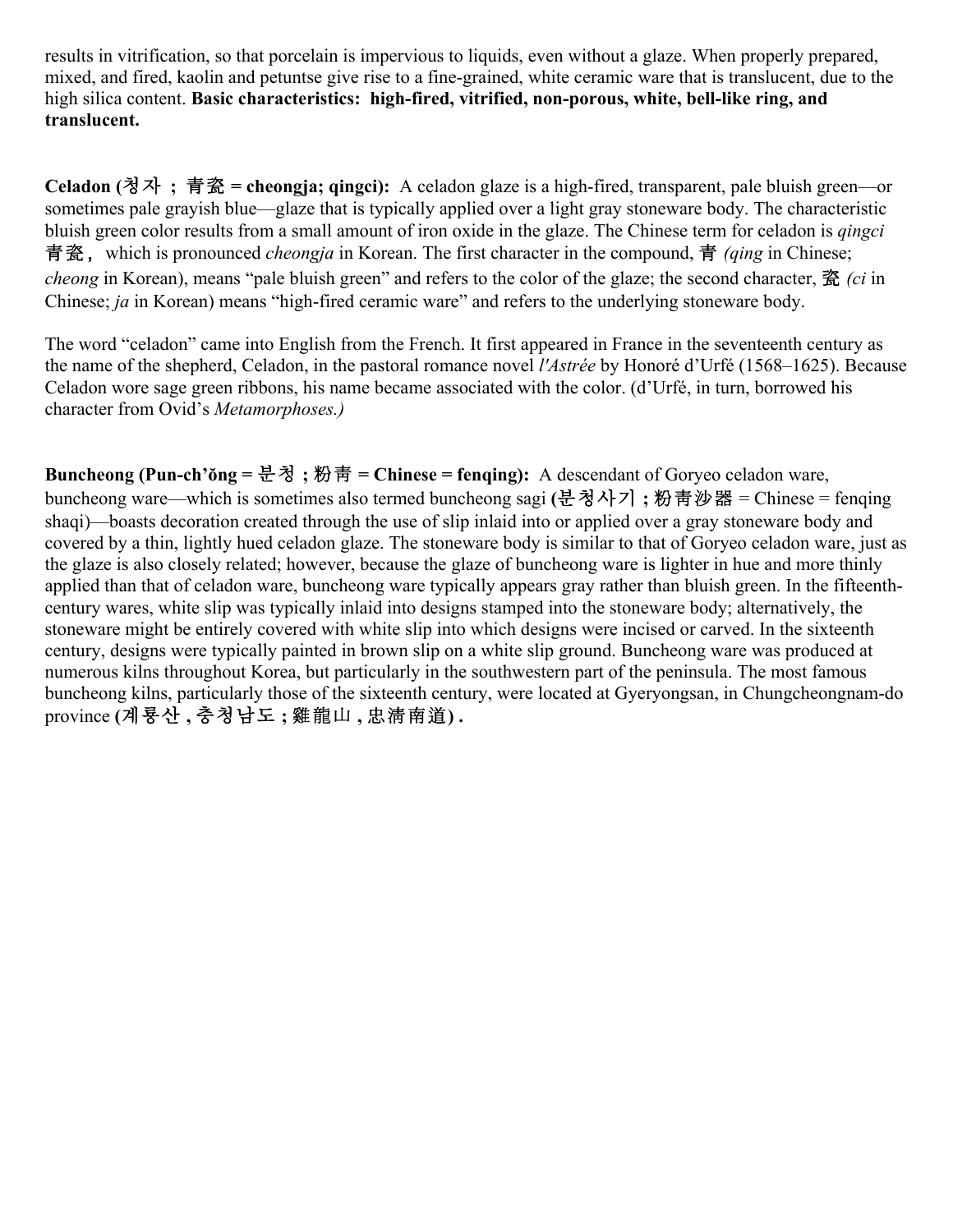## **Korean Ceramics of the Goryeo and Joseon Dynasties:**

## **A Select Bibliography**

d'Argencé, René-Yvon Lefebvre, ed., *5000 Years of Korean Art,* exh. cat., San Francisco: Asian Art Museum of San Francisco, 1979.

Choi, Sun'u, ed., *National Museum of Korea,* Seoul, vol. 2 in *Oriental Ceramics: The World's Great Collections,* Tokyo, New York, and San Francisco: Kodansha International, 1982.

\*\*\*Gompertz, G.St.G.M., *Korean Celadon and Other Wares of the Koryo Period,* London: Faber and Faber, 1963.

Gompertz, G.St.G.M., *Korean Pottery and Porcelain of the Yi Period,* London: Faber and Faber, 1968.

\*\*\*Griffing, Robert P., *The Art of the Korean Potter: Silla, Koryŏ, Yi,* exh. cat., New York: The Asia Society, 1968.

Han, Woo-keun, *The History of Korea,* Honolulu: An East-West Center Book/The University Press of Hawaii, 1980 (trans. by Kyung-shik Lee; ed. by Grafton K. Mintz).

\*\*\*Itoh, Ikutaro,Yutaka Mino, et al., *The Radiance of Jade and the Clarity of Water: Korean Ceramics from the Ataka Collection,* exh. cat., Chicago: The Art Institute of Chicago and New York: Hudson Hills Press, 1991.

Kim, Chewon and Won-Yong Kim, *Treasures of Korean Art: 2000 Years of Ceramics, Sculpture and Jeweled Arts,* New York: Harry N. Abrams, 1966.

\*\*\*Kim, Chewon and Lena Kim Lee, *Arts of Korea,* Tokyo, New York, and San Francisco: Kodansha International, 1974.

Kim, Kumja Paik, "Bamboo and Grapes in Choson Dynasty Painting and Porcelain Decoration," *Korean Culture* (Los Angeles: Korean Cultural Center of the Consulate General of the Republic of Korea), vol. 13, no. 2, Summer 1992, pp. 18-25.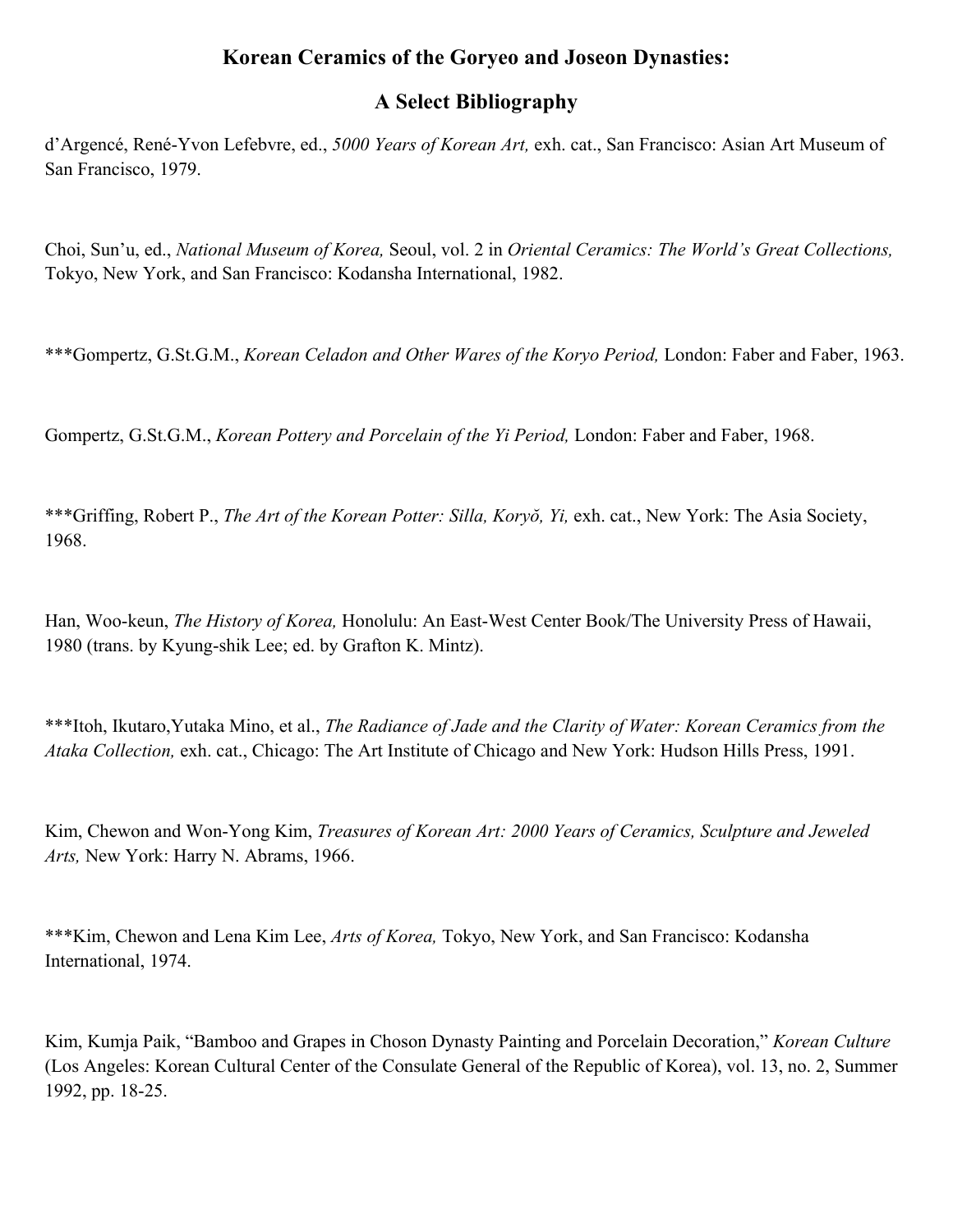\*\*\*Kim, Kumja Paik, ed., *Goryeo Dynasty: Korea's Age of Enlightenment, 918-1392,* exh. cat., San Francisco: Asian Art Museum, 2003.

Lee, Ki-baik, *A New History of Korea,* Cambridge, Mass., and London: Harvard University Press, 1984 (trans. by Edward W. Wagner with the assistance of Edward J. Shultz).

Lee, Soyoung, *Art of the Korean Renaissance, 1400-1600*, exh. cat., Metropolitan Museum of Art (New York: Metropolitan Museum of Art, and New Haven: Yale University Press), 2009.

\*\*\*Lee, Soyoung, and Jeon Seung-chang, *Korean Buncheong Ceramics from Leeum, Samsung Museum of Art,* exh. cat., Metropolitan Museum of Art (New York: Metropolitan Museum of Art, and New Haven: Yale University Press), 2011.

McKillop, Beth, *Korean Art and Design,* New York: Icon Editions, Haper Collins Publishers, 1992.

Medley, Margaret, *Korean and Chinese Ceramics from the 10th to the 14th Century*, exh. cat., Cambridge: Fitzwilliam Museum, Cambridge University and London: Percival David Foundation, 1975.

\*\*\*Metropolitan Museum of Art, comp., *Arts of Korea,* exh. cat., New York: The Metropolitan Museum of Art, 1998.

\*\*\*Mowry, Robert D., "Koryŏ Celadons," *Orientations* (Hong Kong), vol. 17, no. 5, May 1986, pp. 24-39.

\*\*\*Robert D. Mowry, Two sections on Korean art, in Marilyn Stokstad et al, *Art History,* third edition, Upper Saddle River, N.J.: Pearson / Prentice Hall, 2007, pp. 366-371, 845-849.

*Sekai Tōji Zenshū* [Ceramic Art of the World], vols. 17-19, Tokyo: Shogakukan

Kim, Wŏnyong, Okazaki Takashi, and Han Byŏngsam, *Kankoku kodai*

[Ancient Korea], vol. 17, 1979.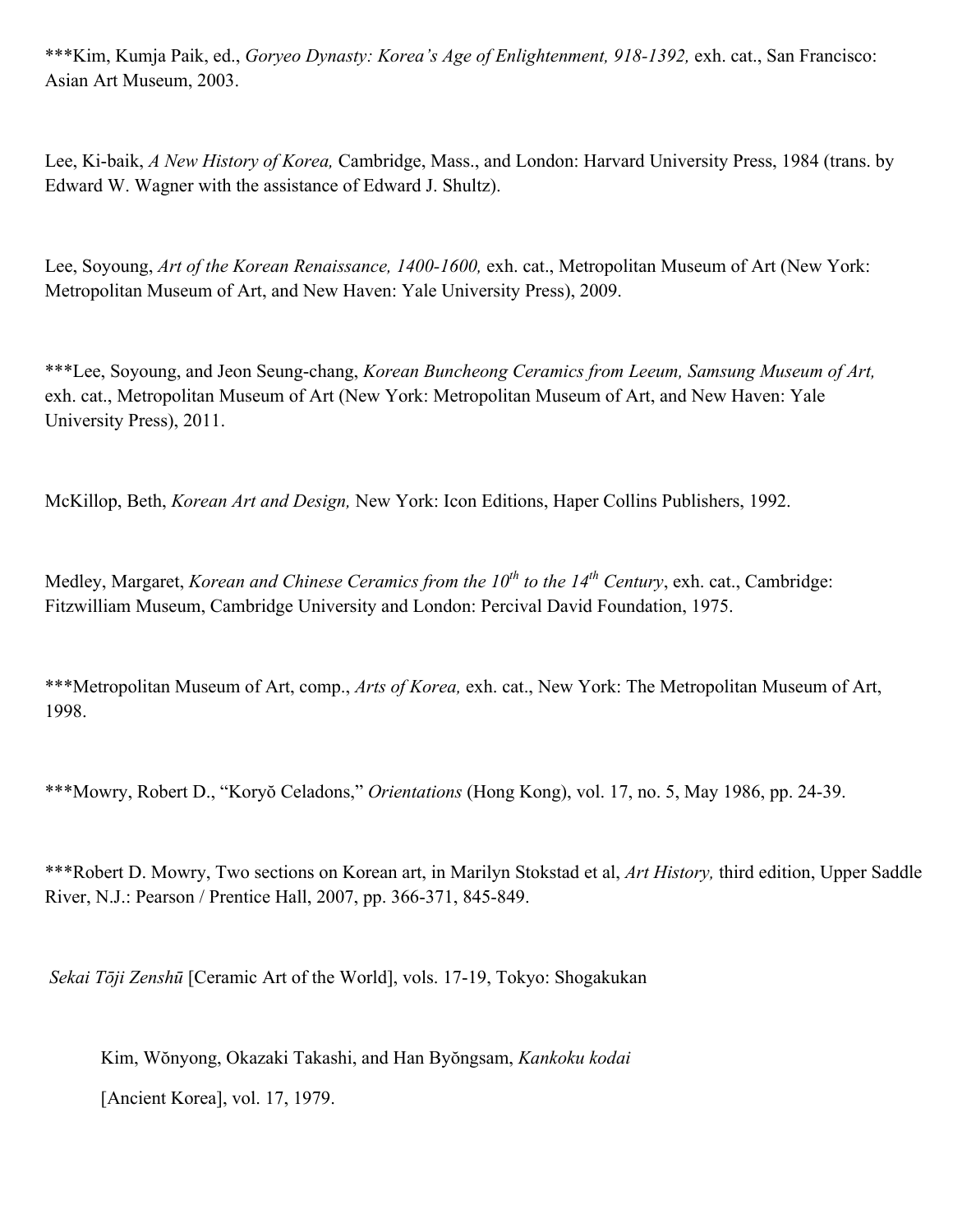Choi, Sun'u, and Hasebe Gakuji, *Kōrai* [Koryŏ], vol. 18, 1978.

Hayashiya, Seizo, and Chŏng Yangmo, *Ri Chō* [Yi Dynasty], vol. 19, 1980.

Whitfield, Roderick, ed., *Treasures from Korea: Art Through 5000 Years,* exh. cat., London: British Museum Publications, 1984 (exhibition catalogue).

#### **Related Materials**

**China**

Gompertz, G.St.G.M., *Chinese Celadon Wares,* London and Boston: Faber and Faber, 2nd ed., 1980.

Gray, Basil, *Sung Porcelain and Stoneware*, London and Boston: Faber and Faber, 1984.

Lion-Goldschmidt, Daisy, *Ming Porcelain,* New York: Rizzoli, 1978.

Medley, Margaret, *The Chinese Potter: A Practical History of Chinese Ceramics,* Ithaca, NY: Cornell University Press, 1976.

Medley, Margaret, *T'ang Pottery and Porcelain,* Boston: Faber and Faber, 1981.

Medley, Margaret, *Yüan Porcelain and Stoneware,* London: Pitman Publishing, 1974.

Mowry, Robert D., *Hare's Fur, Tortoiseshell, and Partridge Feathers: Chinese Brown- and Black-Glazed Ceramics, 400-1400,* exh. cat., Cambridge, MA: Harvard University Art Museum, 1996.

Rawson, Jessica, *Chinese Ornament: The Lotus and the Dragon,* London: British Museum Publication, 1984.

*Sekai Tōji Zenshū* (Ceramic Art of the World), vols. 10-14, Tokyo: Shogakukan:

| Vol. 10 | Ancient China           |
|---------|-------------------------|
| Vol. 11 | Sui and T'ang Dynasties |
| Vol. 12 | <b>Sung Dynasty</b>     |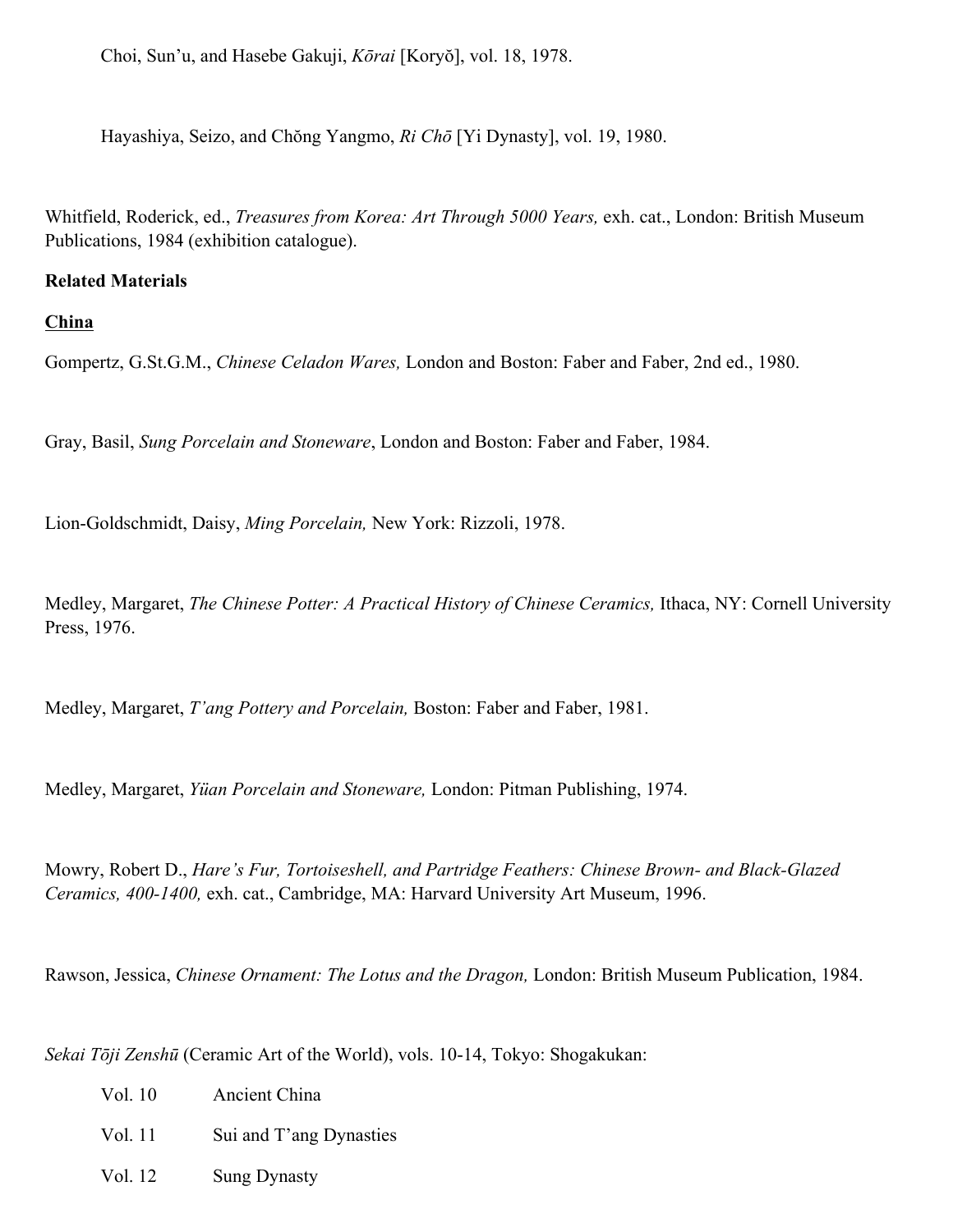Vol. 13 Liao, Chin, Yüan Dynasties

Vol. 14 Ming Dynasty

Tregear, Mary, *Song Ceramics,* New York: Rizzoli, 1982.

Valenstein, Suzanne G., *A Handbook of Chinese Ceramics,* revised edition, New York: The Metropolitan Museum of Art, 1989.

Vainker, S.J., *Chinese Pottery and Porcelain from Prehistory to the Present,* New York: George Braziller, 1991.

#### **Japan**

Becker, Johanna, O.S.B., *Karatsu Ware: A Tradition of Diversity,* Tokyo and New York: Kodansha International, 1986.

Japan Society, compiler, *The Rise of a Great Tradition: Japanese Archaeological Ceramics from the Jomon through Heian Periods (10,500 BC - AD 1185),* exh. cat., New York: The Japan Society and Tokyo: Agency for Cultural Affairs, Government of Japan, 1990.

Mikami, Tsugio, *The Art of Japanese Ceramics* (volume 29 in *The Heibonsha Survey of Japanese Art*), New York and Tokyo: Weatherhill/Heibonsha, 1972 (translated by Ann Herring).

Pearson, Richard, ed., *Ancient Japan*, exh. cat., Washington, DC: Arthur M. Sackler Gallery, 1992. Hardbound edition distributed by New York: George Braziller.

Seattle Art Museum, comp., *Ceramic Art of Japan: One Hundred Masterpieces,* Seattle: Seattle Art Museum, 1972 (exhibition catalogue).

Yanagi, Soetsu, *The Unknown Craftsman: A Japanese Insight into Beauty,* revised edition, Tokyo and New York: Kodansha International, 1989.

# **Chronology of Traditional Korean History**